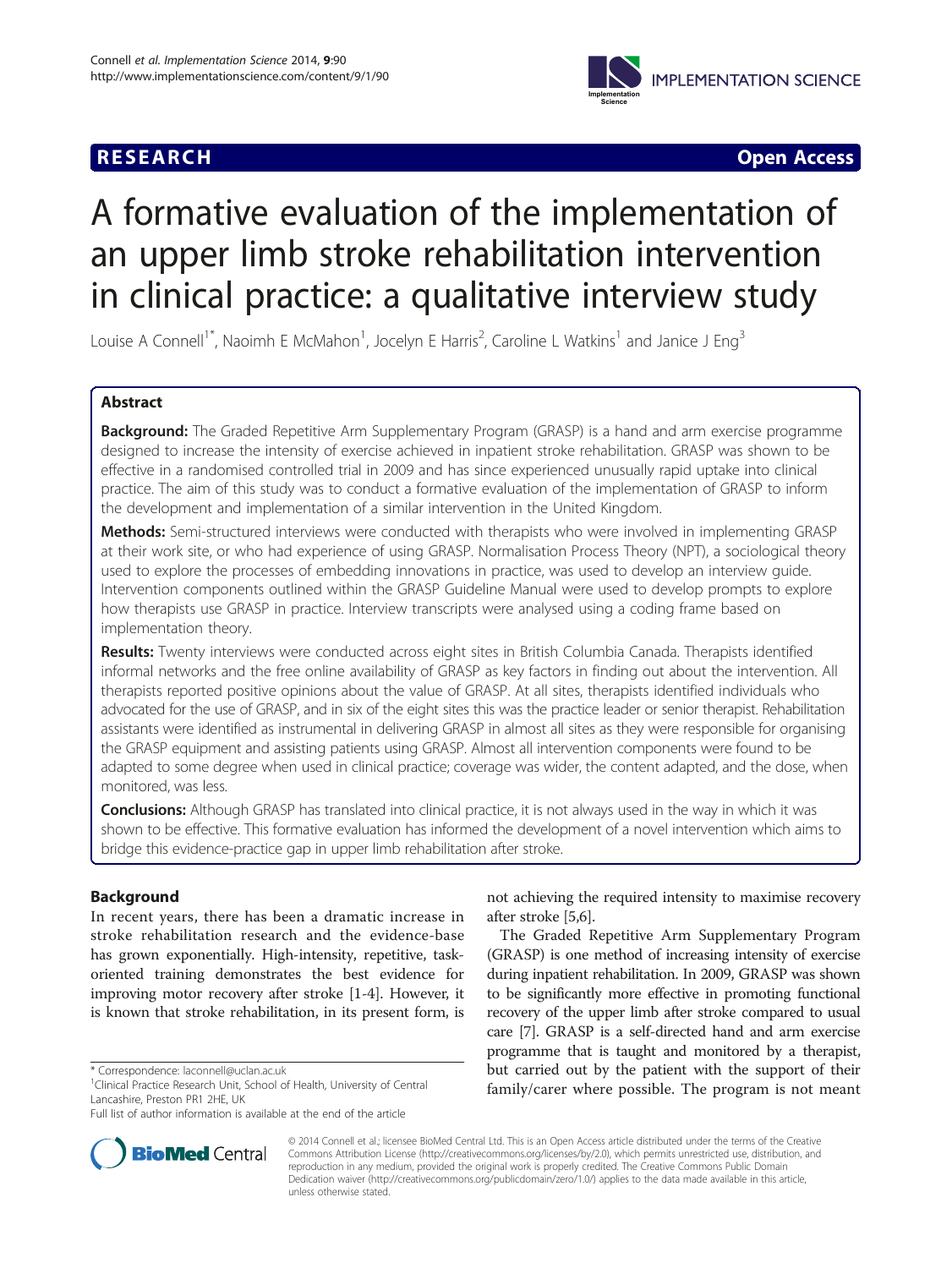to replace existing therapy services, rather to augment current therapy, adding opportunities for more practice. Despite only one randomised controlled trial (RCT) having demonstrated the efficacy of GRASP, a recommendation to 'provide a graded repetitive arm supplementary program for patients to increase activity on ward and at home' was included in the 2010 update of the Canadian Best Practice Recommendations for Stroke Rehabilitation [[8\]](#page-10-0). Anecdotally GRASP is reported to be used in over 30 centres in Canada [[9\]](#page-10-0) and from a sample of 274 therapists in the United Kingdom (UK), over 40% had heard of GRASP and almost one-quarter had experience of using GRASP in practice [[10](#page-10-0)].

As the long-term objective of this work is to develop a feasible and structured upper limb exercise programme for use in UK stroke rehabilitation units, it is of value to learn from the implementation of GRASP. Stetler et al. [[11\]](#page-10-0) have highlighted the role of formative evaluation in implementation research, defining it as 'a rigorous assessment process designed to identify potential and actual influences on the progress and effectiveness of implementation efforts.' There is growing interest in being able to systematically explore and explain the implementation of evidence-based interventions and this has resulted in the development a number of theoretical frameworks. It has been suggested that the use of such frameworks will help advance implementation research by providing consistency in definitions and terminologies across contexts [[12\]](#page-10-0), and by providing systematic explanations of phenomena and constructs that influence implementation [\[13](#page-10-0)]. There is also increasing emphasis being placed on evaluating implementation fidelity [[14](#page-10-0)], as each time implementation of an intervention is attempted, there is an opportunity to learn about conditions that result in better or worse fidelity, in order to assist refinement [[15](#page-10-0)].

The aim of this study was to conduct a formative evaluation of the implementation of the Graded Repetitive Arm Supplementary Program (GRASP) in Vancouver, British Columbia (BC), Canada to inform the development and implementation of a similar intervention in the UK.

The objectives of this study were to use semi-structured interviews to:

- 1. Explore how therapists found out about GRASP.
- 2. Explore the processes that therapists' report were involved in implementing GRASP in practice.
- 3. Explore therapists' experiences of using GRASP in clinical practice and how this adheres to intervention components outlined within the GRASP Guideline Manual.
- 4. Use a taxonomy of factors influencing implementation to explain the research findings.

# **Methods**

## Research team and reflexivity

The first author (LAC) and second author (NEM) conducted the interviews. Both are female-chartered physiotherapists with previous experience of qualitative data collection. Both hold full-time research positions at a UK Higher Education Institution working on a National Institute for Health Research (NIHR) funded project to develop a clinically feasible structured upper limb exercise programme for use in National Health Service (NHS) stroke rehabilitation units. The researchers were not known to the participants prior to the study. Participants were informed in the first recruitment email that two researchers from the UK were exploring how GRASP has been implemented in practice. The third (JH) and last (JE) author developed GRASP and conducted the randomised trial confirming its effectiveness [[7](#page-10-0)]. The fourth (CW) author is a health services researcher with experience in implementation science.

# Study design

A cross-sectional study design was used with data collected via semi-structured interviews.

# Theoretical framework

The approach used in this study was directed content analysis, a qualitative approach that is guided by a structured process underpinned by theory [\[16\]](#page-10-0). Three frameworks from implementation science were used to address the study objectives and are detailed below.

#### Normalisation Process Theory (NPT)

Normalisation Process Theory (NPT) is a sociological theory that can be used to understand the implementation, embedding, and integration of innovation in healthcare settings [[13](#page-10-0)]. NPT is made up of four constructs each of which has four components: coherence is the first construct, and describes the sense-making processes that people go through when introduced to a new innovation; cognitive participation describes the process of committing to implementing the innovation; collective action describes how the work to implement the intervention gets done; and reflexive monitoring describes the evaluation work that takes place. The emphasis of these components is on the dynamic and interactive processes that take place when attempting to embed a new innovation or practice. A recent systematic review found that in most cases NPT has been used as an organising framework for analyses and reporting of findings in health research [\[17\]](#page-10-0). It has also been used to inform study/intervention design, to generate research questions for fieldwork, and to create tools for investigating and supporting implementation [[17\]](#page-10-0). In this study, NPT was used in developing the interview guide and in data analysis to explore the processes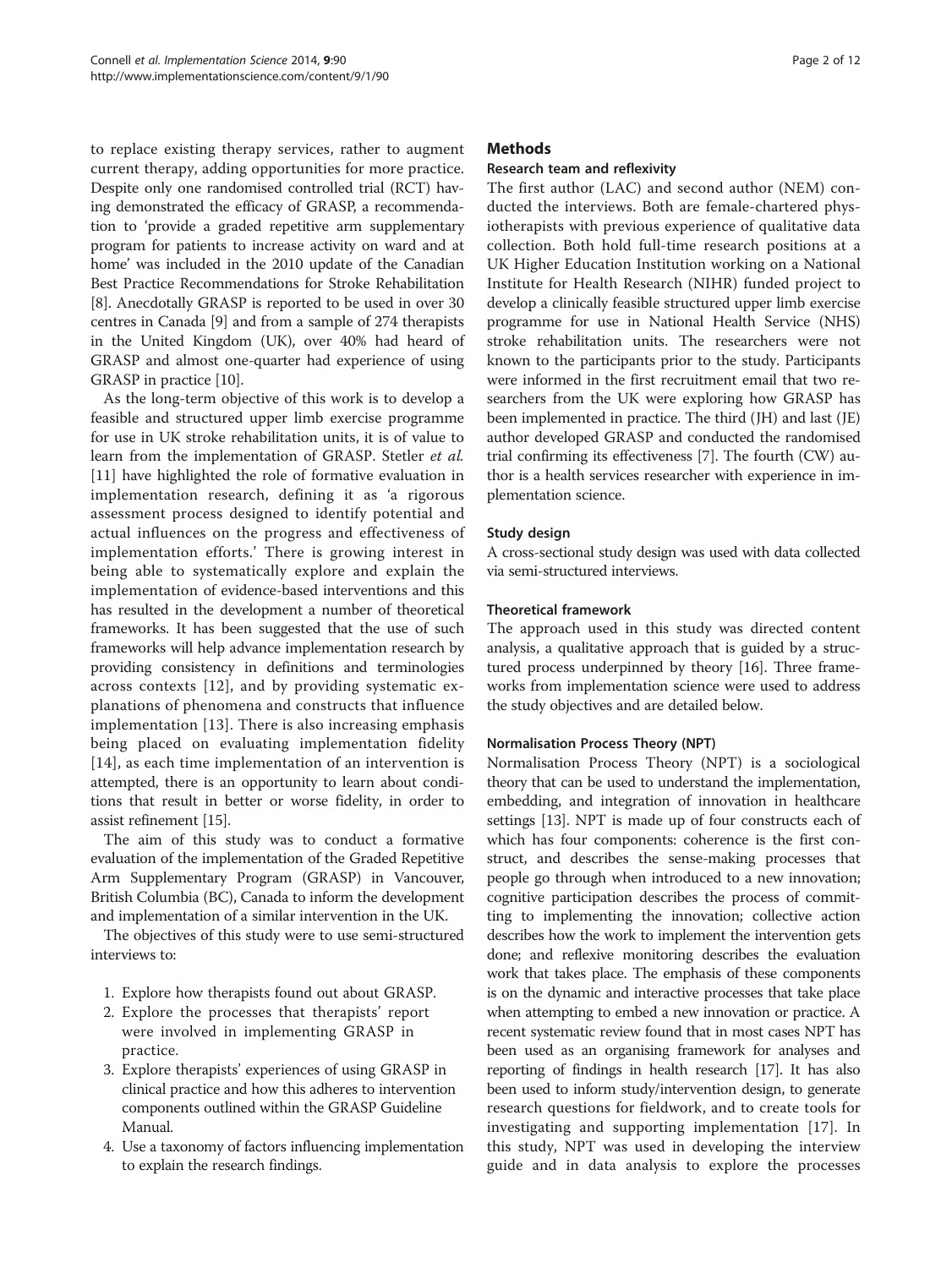involved in identifying, integrating, and embedding GRASP in practice.

Conceptual Framework for Implementation Fidelity (CFIF) Carroll et al. developed the Conceptual Framework for Implementation Fidelity (CFIF) to guide the measurement of implementation fidelity [[18](#page-10-0)]. Within this framework, the elements of implementation fidelity are: coverage (who should be receiving the intervention); content (the intervention itself); and dose (duration and frequency of the intervention). The degree to which these elements are delivered can be influenced by moderating factors, e.g., intervention complexity, facilitation strategies, and participant responsiveness. The CFIF has previously been used empirically to evaluate fidelity [\[14,19](#page-10-0)]. In this study, the CFIF was used to analyse interview transcripts to explore the coverage, content, and dose when GRASP is used in clinical practice, and how this adheres to intervention components outlined within the GRASP Guideline Manual.

#### Consolidated Framework for Implementation Research (CFIR)

The Consolidated Framework for Implementation Research (CFIR) has been developed by Damschroder et al. and is a pragmatic taxonomy of the factors that influence implementation [\[12\]](#page-10-0). CFIR has five domains (characteristics of the intervention, inner setting, outer setting, characteristics of individuals, and processes), each of which contain a number of constructs. The framework can be used to guide assessments of implementation, evaluate implementation progress, and explain findings in research studies [[12](#page-10-0)]. In this study, CFIR was used in data analysis to identify emerging factors that influenced implementation and use of GRASP, and to propose potential explanations for the research findings.

#### Participant selection

A purposive sample of physical therapists, occupational therapists and rehabilitation assistants: who were currently using GRASP, or had previous experience of using GRASP, or who were involved in the implementation of GRASP at their work setting were recruited to take part in this study. Therapists and work settings that were not using GRASP or did not have experience of implementing GRASP in practice were not eligible for inclusion. Potential participants were identified through existing contacts with the research team (e.g., through sites involved in the GRASP RCT), through the public registries for BC Occupational Therapists and Physical Therapists and through a database of therapists that had agreed to be contacted about future research relating to the program through the GRASP website. These potential participants were sent an email by the fifth author (JE) outlining the details of the study and inviting them to take part in an interview of maximum one hour in length. A snowball sampling technique was used in which these participants identified colleagues from their own work place, or from other sites in the region, who would be suitable to take part.

#### Setting

The interviews were conducted by the first (LAC) and second author (NEM). Interviews took place at the work site of participants at a time deemed suitable by them. In instances where it was not possible to conduct the interviews face-to-face, the interviews were carried out over the telephone.

#### Data collection

The data collection tool used in this study was an interview guide (see Additional file [1](#page-9-0): Interview Guide). NPT was used to devise questions and prompts about the processes of implementing and embedding GRASP in practice. Following introductory questions, participants were asked how they found out about GRASP and to describe in their own words how they use GRASP in practice. The GRASP Guideline Manual [\(http://neurorehab.](http://neurorehab.med.ubc.ca/grasp/) [med.ubc.ca/grasp/](http://neurorehab.med.ubc.ca/grasp/)) was used to identify components of GRASP against which fidelity could be evaluated, and these were included as prompts within the interview guide. For example, in the GRASP Guideline Manual pg.8 line 9 the instruction given is 'Show patient and family how to do each exercise.' A prompt relating to the family and carer involvement component of GRASP was developed for inclusion in the interview guide. The interview guide was reviewed and piloted with researchers  $(n = 2)$ with previous experience of using implementation frameworks for semi-structured interviews, and with therapists  $(n = 3)$ . The interviews lasted a maximum of one hour. They were audio-recorded and field notes made. All participants provided written informed consent and received a \$25 Canadian honorarium to compensate them for their time. Interviews were conducted until no new implementation issues were being reported and data saturation was deemed to have been reached.

#### Data analysis

Interview transcripts were transcribed verbatim and imported into NVivo 10 for analysis. Transcripts were first read for understanding to describe each case and to establish an initial coding frame. The coding frame was also informed by prior research that explored upper limb exercise prescription by UK therapists, and uptake of GRASP in the UK, as it was hypothesised that similar experiences would arise for both population groups [[10,20\]](#page-10-0). Transcripts were then re-read by the first and second authors and separately coded.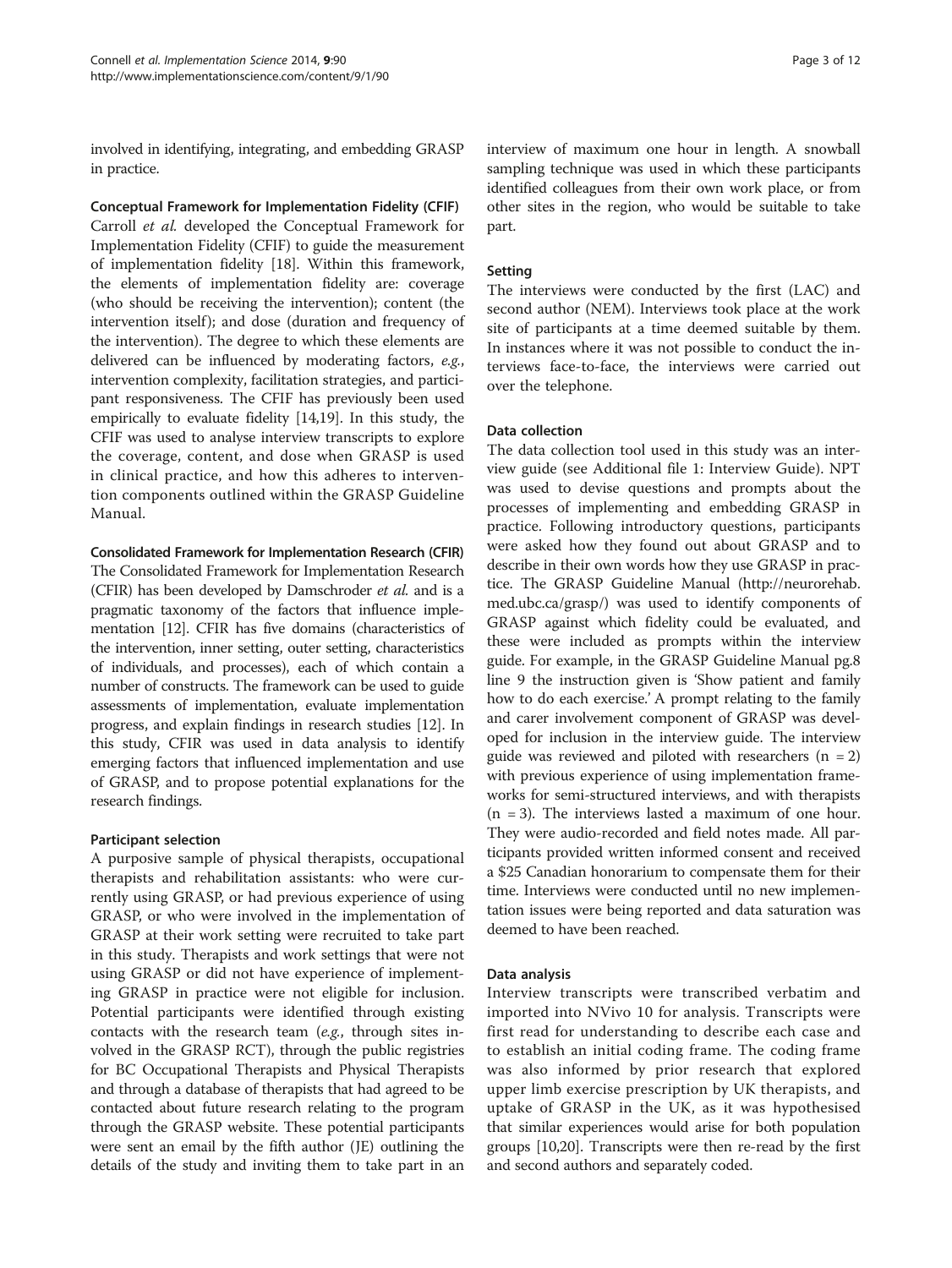The coding frame evolved as analysis progressed (see Additional file [2](#page-9-0): Coding Frame). This was facilitated by regular team meetings to discuss and agree on emerging themes and resolve discrepancies in coding. NPT constructs were used to code text relating to the processes of implementing GRASP in clinical practice. The CFIF was used to code text relating to how GRASP is used in practice. These codes were then used to evaluate adherence to the intervention components identified a priori from the GRASP Guideline Manual. The CFIR was used to code emerging factors that influenced both use and implementation of GRASP. Therapists in the research team provided feedback throughout the process, which helped to ensure that findings were credible.

#### Ethical approval

This study was approved by the University of British Columbia Behavioural Research Ethics Board (BREB), study number H13-00249.

# Findings

In total 42 potential participants across 12 sites were invited to take part. Of these, 23 replied to the email invite, and 20 therapists from eight different sites agreed to take part in an interview (two were not using GRASP and one replied after data collection had ceased). Non-participants did not reply to the email invite. The reasons for nonparticipation are therefore unknown and it is not possible to determine whether or not non-responders were implementing GRASP. Participant characteristics are shown in Table [1](#page-4-0) along with their anonymised identification codes. For details on individual recruitment across sites see Additional file [3](#page-9-0): Recruitment of participants. Therapists from eight of the twelve contacted sites participated. Seven of these sites were regional hospitals and one site was a rehabilitation centre. Two of the eight sites were situated in the Greater Vancouver area.

#### How therapists found out about GRASP

The way in which each therapist found out about GRASP is shown in Table [1](#page-4-0). Two therapists had acted as site coordinators for the RCT; 11 therapists found out about GRASP through colleagues or work in-services; one therapist learned about GRASP at a national physiotherapy forum; two therapists learned about GRASP as students in university; two therapists found out about GRASP through their own research; and two therapists found out about GRASP through the research team at GF Strong.

# Processes involved in implementing GRASP in practice Coherence

First impressions of GRASP were predominantly positive with almost all therapists expressing that they felt GRASP was well supported by the evidence base, was well

presented and that it was something that would help them in their role:

'I remember being impressed just by the research findings, so I remember that was highlighted that it did show the extra practice on top of therapy sessions did have significant results so I think I was just am felt happy about the research findings that they had from the study.' #OT2

'I thought it was great, I like that there was big pictures, the writing is big, it's very well laid out, very easy to give out as a home programme once you introduce somebody to it and then to give to them to do on their own.' #PT3

However, all therapists interviewed also expressed some concerns about the quality of exercises that patients would be able to complete outside of therapy time:

'I thought it was a good idea that they were getting extra practice, one of my initial concerns was the quality of the movement because we are always so concerned that we want to get them to move as biomechanically proper as possible…' #PT2

'…I would hesitate to even give it to someone at home. I mean, it's meant to be a home program, but if all you're doing is reinforcing that…that to use that tone to do it…I don't think it's benefiting them and so I would…I would hesitate to send someone home that's not able to do it correctly.' #OT10

# Cognitive participation & collective action

Therapists identified key individuals at each site who initiated and/or supported the implementation of GRASP. In six of the eight sites this individual was a clinical supervisor or practice leader:

'I think the practice leaders did, so in OT practice we had two at the time, practice leaders who oversee all of OTs in the building and they really kind of initiated it…' #OT4

'…it helped to implement things pretty quickly because our professional practice leader, who oversees all the OT's in a bunch of our sister Hospitals, she was very helpful and supportive...' #OT13

As therapists had concerns about quality of unsupervised exercises, rehabilitation assistants were almost always involved in delivering GRASP to patients: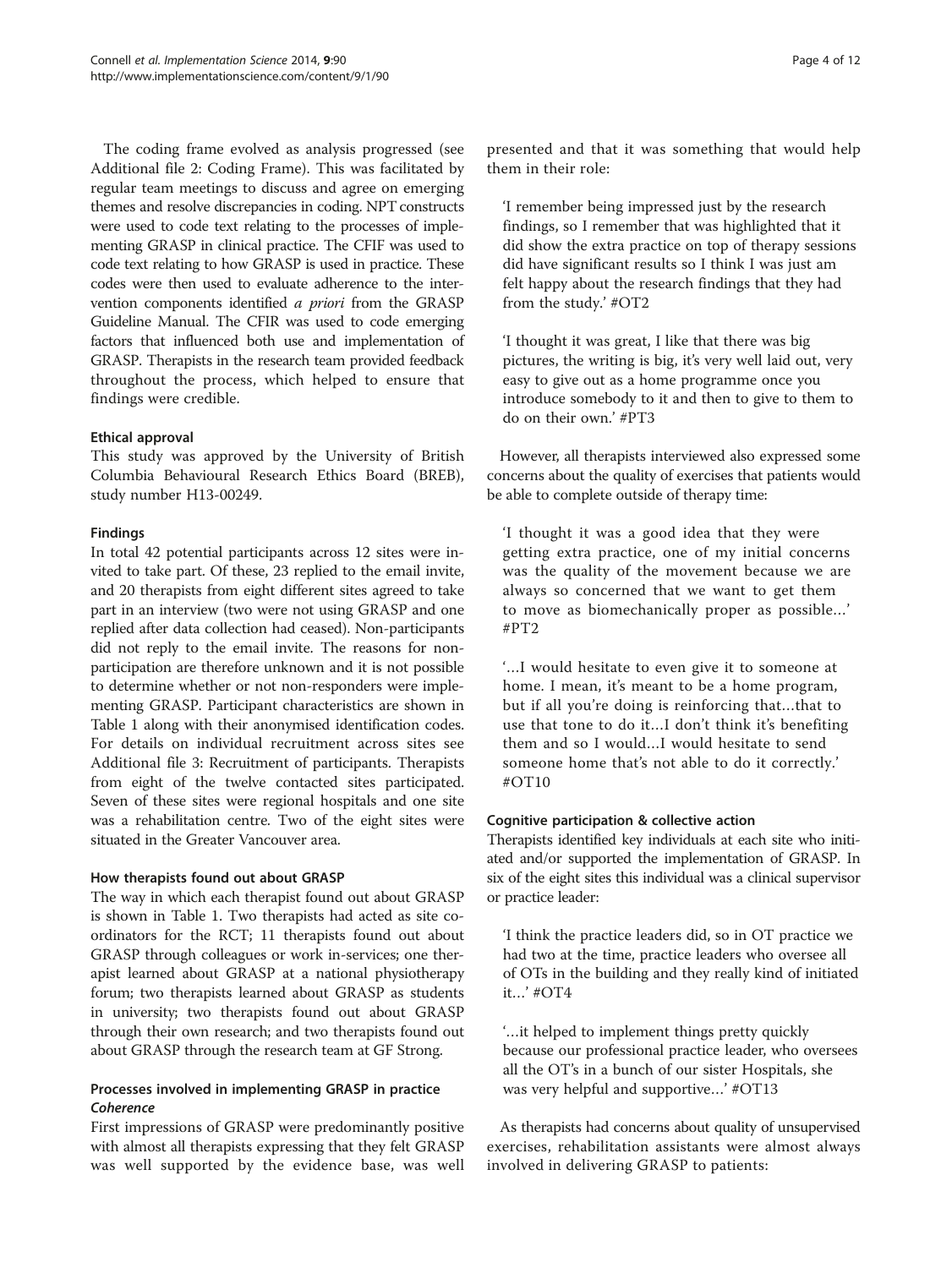#### <span id="page-4-0"></span>Table 1 Participant characteristics

| <b>Site</b> | Professional title                | Years of experience | Level of education | Introduction to GRASP      | <b>Experience with GRASP</b>                                                                                     |
|-------------|-----------------------------------|---------------------|--------------------|----------------------------|------------------------------------------------------------------------------------------------------------------|
| A           | Occupational therapist (#OT1)     | 9                   | <b>BSc</b>         | RCT                        | Involved in RCT, currently using<br>GRASP in community setting                                                   |
|             | Occupational therapist (#OT2)     | 3                   | <b>MSc</b>         | University                 | Involved in implementing GRASP<br>in acute care setting, currently<br>using GRASP in inpatient<br>rehabilitation |
|             | OT practice leader (#OT3)         | 30                  | <b>BSc</b>         | Colleagues/work in-service | Involved in implementing GRASP<br>at site A                                                                      |
|             | Occupational therapist (#OT4)     | 25                  | <b>BSc</b>         | Colleagues                 | Previous experience of using<br>GRASP in inpatient rehabilitation,<br>not using GRASP in current role            |
|             | PT practice leader (#PT1)         | 36                  | <b>BSc</b>         | Research Team at GF Strong | Involved in implementing GRASP<br>at site A                                                                      |
| B           | PT practice leader (#PT2)         | 11                  | <b>BSc</b>         | Physiotherapy Forum        | Involved in implementing GRASP<br>at site B, currently using GRASP in<br>groups in inpatient rehabilitation      |
| C           | Occupational therapist (#OT5)     | 6                   | <b>BSc</b>         | Colleagues/work in-service | Has experience of using GRASP<br>in inpatient rehabilitation                                                     |
|             | OT practice leader (#OT6)         | 22                  | <b>MSc</b>         | Colleagues/work in-service | Involved in implementing GRASP<br>at site C                                                                      |
| D           | Physiotherapist (#PT3)            | 5                   | <b>BSc</b>         | Colleagues/work in-service | Has experience of using GRASP<br>in acute, inpatient rehabilitation<br>and outpatient settings                   |
| E           | Occupational therapist (#OT7)     | 12                  | <b>BSc</b>         | Colleagues/work in-service | Using GRASP in acute care and<br>inpatient rehabilitation                                                        |
|             | Rehabilitation assistant (#RA1)   | 6                   | Cert               | Colleagues/work in-service | Using GRASP in inpatient<br>rehabilitation, has experience<br>of using GRASP in outpatients                      |
|             | Occupational therapist (#OT8)     | 19                  | <b>BSc</b>         | Colleagues/work in-service | Using GRASP in inpatient<br>rehabilitation                                                                       |
|             | Rehabilitation assistant (#RA2)   | 8                   | Cert               | Colleagues/work in-service | Using GRASP in inpatient<br>rehabilitation                                                                       |
|             | Occupational therapist (#OT9)     | 8                   | <b>MSc</b>         | Research Team at GF Strong | Using GRASP in outpatients                                                                                       |
| F           | Occupational therapist (#OT10)    | >5                  | <b>BSc</b>         | Colleagues/work in-service | Using GRASP in outpatients                                                                                       |
|             | Physiotherapist (#PT4)            | 3                   | MSc                | University                 | Using GRASP in acute care                                                                                        |
|             | Physiotherapist (#PT5)            | $\overline{4}$      | <b>MSc</b>         | Colleagues/work in-service | Using GRASP in acute care                                                                                        |
| G           | Occupational therapist (#OT11) >5 |                     | <b>BSc</b>         | Own research               | Using GRASP in community<br>setting                                                                              |
|             | OT practice leader (#OT12)        | 37                  | <b>BSc</b>         | Own research               | Involved in implementing GRASP<br>at site G                                                                      |
| н           | Occupational therapist (#OT13) 15 |                     | <b>BSc</b>         | RCT                        | Involved in RCT and in<br>implementing GRASP at site H                                                           |

'I don't know if anyone has ever done them correctly the first time through, so I generally try to review it with them a couple of times if I can myself, I always do it once…I would get a rehab assistant to go over it with them a few times afterwards until they really could do them without sort of assistance.' #OT5

'… if they're not doing the full booklet then she [the OT] will tell me which exercises she wants me to do with the patient and am from there if through working with them if I find that they've progressed or regressed

I can, I'll then let the OT know and we can either add or take away.' #RA1

Acquiring the necessary equipment was identified as the most challenging process in implementing GRASP:

'That was probably actually the biggest barrier and that's probably why most therapists didn't do it before because it is a lot of little tiny things that you need to collect…' #OT5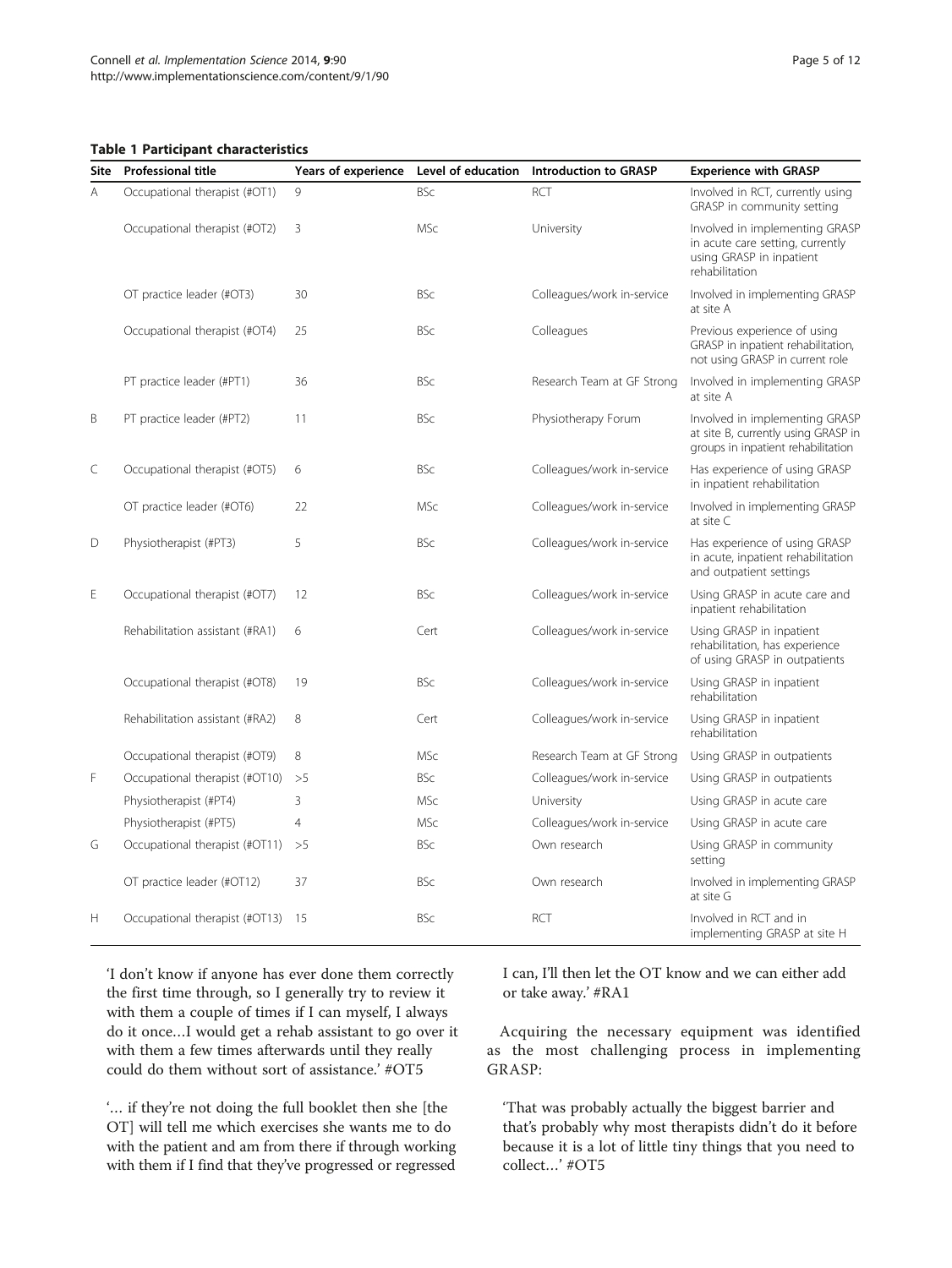'We had one set of things to use as demonstration in our room in our gym but for the families they would have to go and individually buy all the stuff themselves.' #PT2

In the four sites that were able to provide GRASP equipment, it was the rehabilitation assistants who were responsible for the process:

'I actually stock pile all the equipment and we have little bags, like little back packs and we fill the right equipment for the right patient at that time…' #RA2

'So, they put together what are called starter kits at (one of the sites) and the RA's, the rehab assistants, put them together. They chose items that were commonly used, but hard to get…'#OT1

#### How the GRASP was used in practice

Therapists, when implementing GRASP in practice, have modified the intervention to fit with their clinical reasoning and the environment in which they work. A summary of how therapists' use of GRASP differs from the intervention components identified within the GRASP Guideline Manual is shown in Table [2](#page-6-0).

#### Reflexive monitoring

Appraisal processes most often occurred at the level of the individual. Therapists were often only able to describe their own use and experiences with GRASP as opposed to more collective appraisal at a team or department level:

'I'm not sure actually, I think a lot of people they just do it as it's laid out, I'm not sure if there is the same level of customisation, am…but I can't say for sure.' #OT4

'I think we all do our own thing…I don't know if we all do it…I think we all sort of just tweaked it to what seems to work for us and our patients…' #OT8

Factors influencing the implementation and use of GRASP The Consolidated Framework for Implementation Research (CFIR) was used to identify the most influential factors for using, and implementing, GRASP in practice. These factors are summarised in Table [3](#page-7-0).

# **Discussion**

The aim of this study was to conduct a formative evaluation of the implementation of the Graded Repetitive Arm Supplementary Program to inform the development of a structured upper limb exercise program in the UK. The free online availability of the treatment protocol, along with well-established networks between the research and clinical teams, enabled therapists to find out about GRASP. All therapists expressed having positive first impressions of GRASP, but also reported that they had some concerns about prescribing exercises to be completed outside of therapy time. At each site, key individuals were identified who were responsible for driving the implementation of GRASP, and in the majority of sites this individual was the practice leader or clinical supervisor. All components of the GRASP intervention were modified to some extent when implemented in practice. Coverage was wider, the content adapted and the dose, when monitored, was less. Therapists, although providing comprehensive appraisal of the implementation and use of GRASP from their own perspective, were often unable to detail how GRASP was being used at a team or departmental level. Factors that emerged as influential for the implementation and use of GRASP have been identified.

The free online availability of the GRASP materials emerged as an important factor for therapists in finding out about the intervention. McCluskey et al. have identified that the paucity of detailed information on how to implement effective interventions acts as a barrier to implementing stroke guideline recommendations [\[21](#page-10-0)]. Within this article, it is suggested that researchers be required to make the protocols of effective interventions readily available to practitioners to overcome this barrier. Therapists most often found out about GRASP through existing internal and external networks with colleagues and the research team at GF Strong. Interestingly, the most frequent method of finding out about GRASP in the UK was also through colleagues [\[10\]](#page-10-0). Use of diverse formal and informal routes to acquire research knowledge has been previously reported [[22](#page-10-0)] and is reflective of the 'mindlines' concept, in which healthcare professionals' decision making is most often informed by 'by their interactions with each other and with opinion leaders' [[23](#page-10-0)].

Therapists in this study identified key individuals at each site who took responsibility for driving the implementation of GRASP. In the majority of cases, these individuals were more senior therapists and practice leaders. A recent realist review on this topic investigated the complex interactions between change agents, knowledge utilisation, and work settings [\[24\]](#page-10-0). It was concluded that although evidence for the effectiveness of change agents was found to be weak, there was evidence to support the importance of these roles. However, a lack of systematic reporting of change agency interventions limited the conclusions that could be drawn, particularly in relation to personal characteristics of change agents and the extent to which they can be modified. More recently, Farley *et al.* have highlighted the challenge of collecting sufficiently detailed data to reliably and objectively identify high-quality opinion leaders within the health services [[25](#page-10-0)]. It was our experience when travelling to the individual sites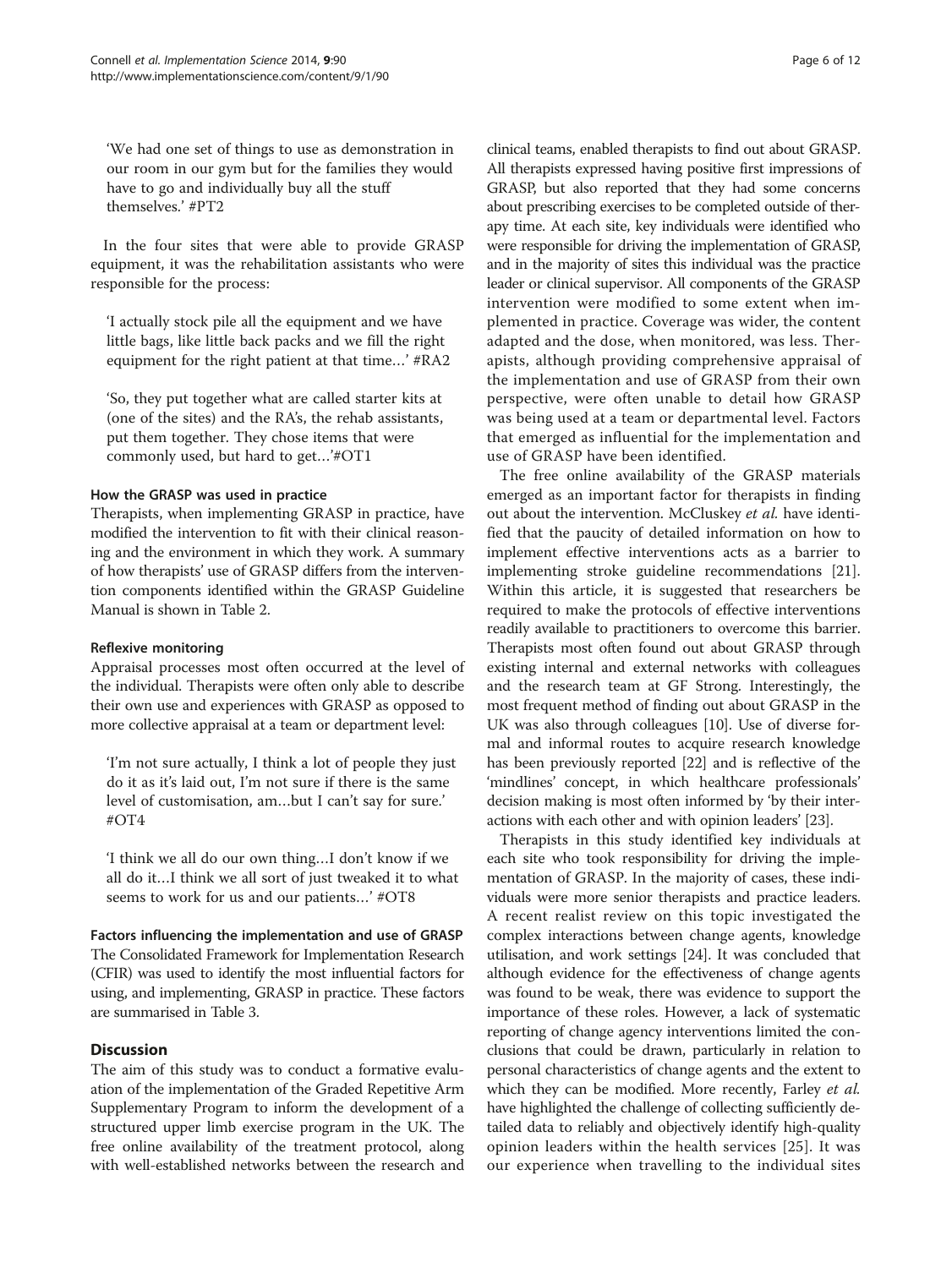#### <span id="page-6-0"></span>Table 2 Therapists' use of GRASP in clinical practice

#### Coverage (who should receive the intervention)

Intervention component from GRASP Guideline Manual Therapists use

1 Provide GRASP to stroke survivors in rehabilitation who can actively elevate their scapula against gravity and have palpatable wrist extension (grade 1); are aware of their safe bounds of ability; have sufficient cognition to be able to follow the programme; are able to report pain or fatigue

#### Content (the content of the intervention)

Intervention component from GRASP Guideline Manual Therapists use

- 2 Provide a GRASP manual which includes unilateral and bilateral strengthening, range of motion, weight-bearing, and trunk control exercises along with gross and fine motor exercises
- 3 Provide a variety of GRASP equipment which can be substituted Two sites provide full kits of equipment, one site provides half
- 4 Provide a log sheet to monitor time spent completing exercises Six therapists mentioned using/trying to use a written checklist
- 5 Progress to next GRASP level when the patient can complete over 50% of the exercises in the current level
- 6 Advise to complete the GRASP exercises outside of therapy time Nine therapists reported that stroke survivors, where able, would
- 7 Encourage to keep moving their paretic arm as best they can, improper movement should not be the cause of omitting an exercise
- 8 Teach GRASP exercises to family/carers were possible All therapists reported that family played an important role in

| Dose (frequency and duration) |                                                                     |                                                                                                                                                                                                                                                                                                                                                                                                 |  |  |  |
|-------------------------------|---------------------------------------------------------------------|-------------------------------------------------------------------------------------------------------------------------------------------------------------------------------------------------------------------------------------------------------------------------------------------------------------------------------------------------------------------------------------------------|--|--|--|
|                               | Intervention component from GRASP Guideline Manual                  | Therapists use                                                                                                                                                                                                                                                                                                                                                                                  |  |  |  |
| 9                             | Advise to do the GRASP exercises for 60 minutes five times per week | Patients were advised by therapists to carry out the exercises as<br>much as they could tolerate on a daily basis, rather than specifying<br>60 minutes daily. Therapists discussed different approaches to getting<br>patients to complete the desired amount of practice, such as splitting<br>GRASP up throughout the day and providing extra sessions with the<br>rehabilitation assistant. |  |  |  |

to conduct the interviews in this study that although the individuals responsible for introducing GRASP at each site were extremely enthusiastic about its implementation and use, it was evident from informal conversations that not all therapists at the site were as enthused by the program. This would lead us to believe that although

GRASP was reported to be used not only in stroke rehabilitation units but it is also used in acute care ( $n = 2$ ), outpatient ( $n = 2$ ), and community settings ( $n = 2$ ); and with other population groups with neurological conditions.

One therapist reported using the Fugl-Myer to select the appropriate GRASP level for each patient; the remainder selected the appropriate level based on observation of active movement and tone.

One therapist reported always providing the full GRASP manual to patients. The majority of therapists selected the most appropriate exercises from the manuals and printed them off individually.

sets of equipment which are the more difficult pieces to source (e.g., donut weight for hand), one provides equipment piece by piece as needed, two use gym equipment that is cleaned and reused and two sell pieces of equipment to patients (e.g., theraputty).

or log sheet to monitor exercise completed. The remainder used verbal feedback from the stroke survivor and the clinical team to monitor whether or not exercises were being completed.

As therapists do not always use the full GRASP manual, progression was discussed in terms of adding in new sheets of exercises or increasing repetitions as opposed to more structured progression through the levels of manuals.

be advised to complete exercises outside of therapy time. Barriers to prescribing exercises to be completed outside of therapy time included therapists' beliefs about patients' ability to correctly complete exercises, patient safety awareness, cognitive impairment and lack of family support for self-directed exercise. As a result GRASP exercises were most often completed with the supervision/ assistance of a rehabilitation assistant.

All therapists made references to concerns they had about the quality of the exercises that stroke survivors would do and the amount of compensation. Exercises are regularly modified or omitted if it was felt that they were not being done correctly particularly exercises resulting in shoulder hiking.

GRASP. The readiness and willingness of family members, as determined by the therapists, would influence the extent to which they would be involved. A systematic approach to involving family members or carers in rehabilitation was not reported.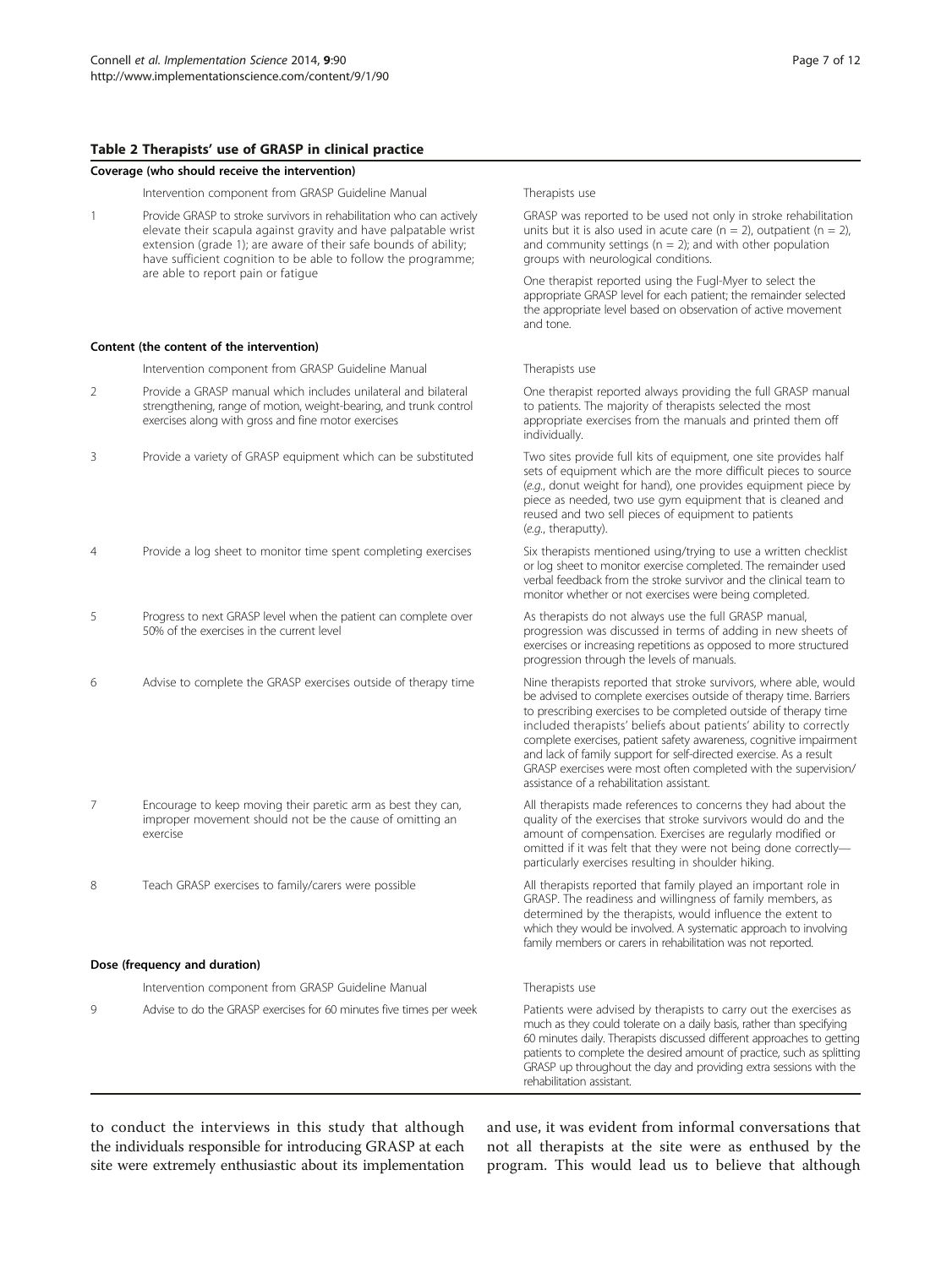<span id="page-7-0"></span>Table 3 Factors influencing the implementation and use of GRASP

|                                        | Inner and outer setting                                                                                                                                                                                                                                                                                                                                                                          |
|----------------------------------------|--------------------------------------------------------------------------------------------------------------------------------------------------------------------------------------------------------------------------------------------------------------------------------------------------------------------------------------------------------------------------------------------------|
| Access to knowledge and<br>information | Ten therapists reported that the<br>GRASP website and free online<br>availability of the treatment<br>protocol enabled them to<br>find out about the intervention<br>and also facilitated its continued<br>use.                                                                                                                                                                                  |
| Cosmopolitanism                        | Therapists reported finding out<br>about GRASP through existing<br>networks with the research team<br>at GF Strong (where GRASP was<br>developed) and national meetings<br>with 11 therapists mentioning<br>Janice Eng by name.                                                                                                                                                                  |
| Leadership engagement                  | The implementation of GRASP was<br>facilitated by active engagement<br>of practice leaders and clinical<br>supervisors as they were responsible<br>both for identifying the programme<br>and introducing it at the work site<br>by acquiring resources to support<br>implementation e.g., funding for<br>equipment.                                                                              |
|                                        | Intervention characteristics                                                                                                                                                                                                                                                                                                                                                                     |
| Design, quality and packaging          | GRASP was perceived to be well<br>designed and presented. The large<br>text and clear pictures were seen<br>to be highly beneficial, particularly<br>for a population often suffering from<br>some degree of cognitive impairment.<br>Therapists reported that the manual<br>could be improved by shortening it<br>and reducing repetition of exercises<br>within and between levels of manuals. |
| Evidence strength and quality          | All therapists agreed that GRASP<br>was underpinned by best evidence<br>for motor recovery after stroke and<br>reported sharing this information<br>with the patients to whom they<br>prescribed GRASP.                                                                                                                                                                                          |
| Relative advantage                     | The primary advantage of GRASP<br>was that it provided a more time<br>efficient way of providing exercises<br>to patients - something that therapists<br>regularly do in practice anyway.                                                                                                                                                                                                        |
| Complexity                             | Organising the GRASP equipment<br>was identified as the most complex<br>component of the intervention and<br>this influenced the way in which the<br>intervention was used i.e., substituting<br>items of equipment or omitting some<br>exercises altogether.                                                                                                                                    |
|                                        | Characteristics of individuals                                                                                                                                                                                                                                                                                                                                                                   |
| Knowledge and beliefs                  | Therapists' beliefs about the quality<br>of exercises that patients would be<br>able to complete outside of therapy<br>time influenced the way in which<br>GRASP was used in practice e.g.,<br>completing GRASP exercises during<br>therapy time.                                                                                                                                                |

the uptake and implementation of GRASP appears high in the province, the number of therapists within individual departments actually consistently using the intervention may not be as high, but to confirm this objectively a different study design is needed.

It is of particular interest to note in this study, that although the implementation of GRASP was found to be generally good, i.e., all sites interviewed had successfully introduced GRASP to some extent into routine clinical practice, fidelity to the components outlined in GRASP Guideline Manual was lower than expected. It was found that all components of GRASP, when implemented in practice, were adapted to some extent to fit with therapists' concerns about self-directed exercise and their working context. The multi-faceted nature of GRASP, and the design of the RCT in which it was tested, has meant that it has not yet been possible to determine which component  $(s)$ , *i.e.*, those listed in Table [2,](#page-6-0) were the 'active ingredient $(s)$ ' and contributed to the overall success of the programme [[7\]](#page-10-0). Harn *et al.* [[26](#page-10-0)] have recently discussed this topic with respect to educational research and outline that interventions designed as a package that have been empirically tested become evidence-based practice when it is still unknown which components of the package are critical for success. Different schools of thought exist on adapting evidence-based interventions, but it is now known that adaptability of an intervention improves uptake and implementation [\[12,26,27](#page-10-0)].

In this study, therapists' beliefs about self-directed practice emerged as one of the most influential factors for adapting GRASP when used in clinical practice. Despite the fact that the GRASP trial evidence showed that patients improved their function and movement quality [[7\]](#page-10-0), over one-half of the therapists expressed concerns that exercise completed without therapist supervision might result in poor-quality movement. These concerns stem in part due to long-standing, but unfounded, beliefs that practice of abnormal movement patterns promote poor movement quality [\[28](#page-10-0)]. This finding has parallels with fidelity studies from educational research where teachers' individual teaching philosophy and concerns about interventions were found to moderate fidelity i.e., teachers with more concerns about the value of the intervention demonstrated lower levels of implementation fidelity [[29,30](#page-10-0)]. Divergent views of how an intervention fits with the role of those responsible for its implementation have also been identified as a significant barrier to implementation in two recent process evaluation studies using versions of NPT [\[31,32\]](#page-10-0). It is becoming increasingly evident that the congruence or 'fit' of an intervention with the beliefs of those delivering the intervention will determine success. Although non-adopters were not interviewed in this study, one could hypothesise that this perceived lack of congruence could, in part, explain non-adoption of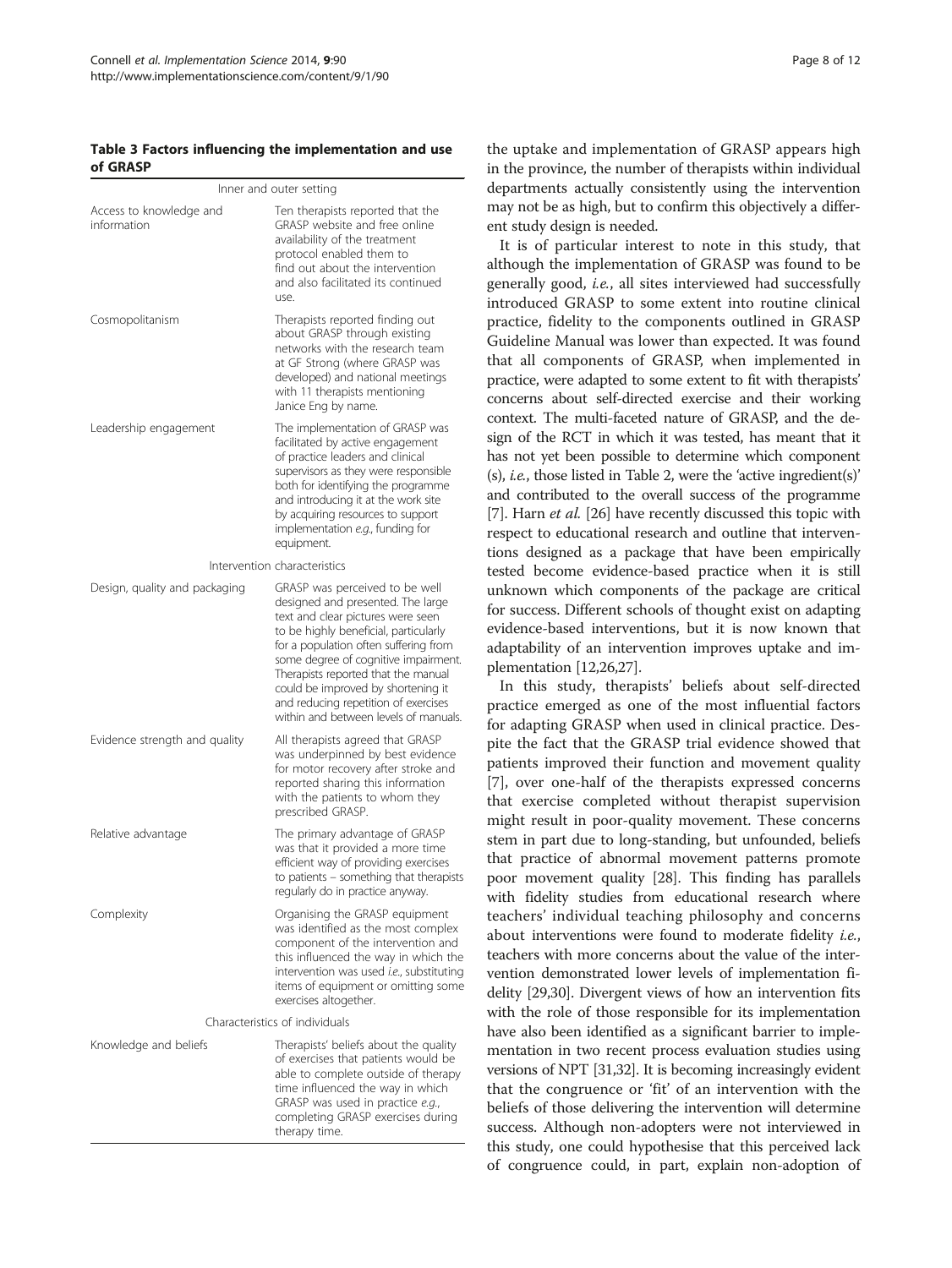GRASP in other sites. Is there a case to be made for addressing provider beliefs/concerns about evidence based interventions, or as Harn et al. suggest, is it time that empirically tested evidence-based interventions are adapted to better match individual contexts to optimise implementation fidelity [\[26\]](#page-10-0)?

In recent years there has been a substantial increase in research studies seeking to influence professional practice. A number of Cochrane reviews exist that have aimed to establish the value of interventions such as computer generated reminders [\[33](#page-10-0)], printed educational materials [[34](#page-10-0)], audit and feedback [\[35\]](#page-10-0), and continuing education meetings and workshops [\[36\]](#page-10-0). An important finding in this study, when attempting to identify strategies to influence practice, was the level at which therapists appraised the implementation and use of GRASP. It was found that therapists were often unable to identify who in the department was using GRASP, and the way in which they were using the programme. Arguably it is difficult to influence service delivery, and therefore improve implementation fidelity, when service providers are not aware of what current practice is and do not benchmark or measure performance. This finding would suggest that there may be a role for self-monitoring, in the form of audit and feedback for example, to establish current practice and thus prompt fidelity to treatment guidelines. Audit and feedback has been shown to result in small but potentially important improvements [\[35](#page-10-0)] and recommendations as to how future empirical studies can further our understanding of the mechanisms of action of this complex intervention have been proposed [[37](#page-10-0)].

#### Use of implementation frameworks

As no one implementation framework was identified that could address all of the study objectives, three separate implementation frameworks were used to explore the processes of implementation, how GRASP is used in practice and emerging factors which influenced implementation and use. Using three implementation frameworks, although complicated, provided a systematic way of capturing the complex aspects of implementation.

NPT was useful in developing an interview guide to explore the implementation process at each site. However, using NPT alone did not allow for clear identification of the factors affecting these implementation processes or how the intervention was delivered, which are important for the purposes of a formative evaluation. Clarke et al. reported a similar finding when reflecting on their experience of using NPT in a process evaluation of the Training Caregivers after Stroke (TRACS) Trial [[38](#page-10-0)]. NPT was said to place undue emphasis on individual and collective agency without acknowledging contextual factors that impacted on this agency. An unexpected finding when using NPT was therapists' difficulty in trying to recall

the processes involved in implementing GRASP at their work site. Indeed, even the practice leaders who often initiated the implementation of GRASP struggled to recall when they had first heard about the intervention. Therapists could often remember only the processes in which they as individuals were directly involved e.g., a therapist would presume that it was the rehabilitation assistant that restocked the GRASP equipment box, but would report that they were not entirely certain. This fits with educational theories on learning in the workplace, which have found that 'in everyday practices, learning takes place in the flow of experience, with or without our awareness of it' [\[39\]](#page-10-0).

Interviewing therapists in this study, as opposed to using audit or survey methodology, allowed us to get deeper insight into implementation fidelity and the reasons for adaptations to the intervention as opposed to just the way in which was adapted. The CFIF provided a comprehensive structure for reporting the use of the GRASP that will enable greater comparison across settings in the future. Domains from the CFIR were used to explain the research findings. The CFIR has been used previously using a 'menu of constructs approach' [[40](#page-10-0)], where the focus has been on those factors relevant to the context of interest. When evaluating the implementation of a weight management program, using a cross-case comparison of ratings, ten CFIR constructs strongly differentiated the low versus high implementation facilities. The factors identified had parallels with our study, where networks and communications, leadership engagement, and relative advantage of the intervention were all found to influence implementation. This highlights the value of using such a framework, as consistent definitions allow for comparisons and synthesis of findings across studies.

Overlap between constructs was an issue, but the frameworks were not seen as mutually exclusive. Difficulties with commonality have been discussed by others, and it has been argued that irrespective of their coding, the use of frameworks helps to highlight important issues [[17](#page-10-0)]. The flexible use of NPT has been applauded, as it demonstrates critical use of the constructs, rather than a 'conceptual straitjacket' [\[17](#page-10-0)[,41\]](#page-11-0). We found the frameworks to be useful in ensuring comprehensiveness, but used them as complementary rather than restrictive guides to explore different aspects of the complex implementation elements. However, we did find the three frameworks were designed to be used from the perspective of the service provider without explicit consideration of the service-users. This is of particular importance for exploring implementation fidelity as characteristics of the recipients of interventions can often provide valid reasons for adaptations to interventions [\[29\]](#page-10-0).

There is currently no gold standard or agreement as to which frameworks should be used, with a plethora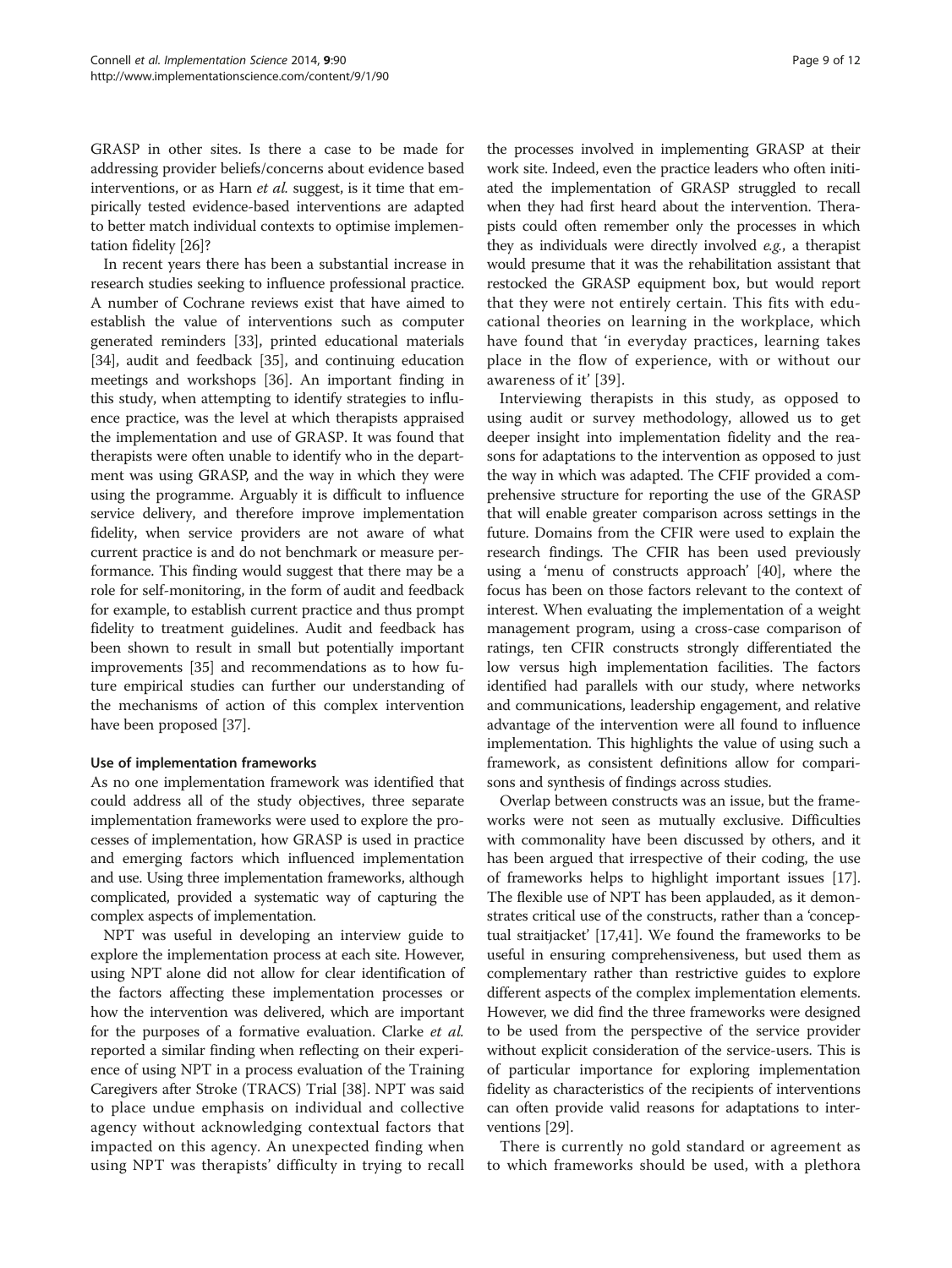<span id="page-9-0"></span>available (e.g., Flottorp et al. identified 12 frameworks and 57 factors that explored determinants of practice alone [[42](#page-11-0)]). With existing frameworks being continually developed and refined, and the rapidly changing and advancing landscape of implementation science, there is as yet no clear guidance as to which framework to use and how it should be applied. Therefore we feel our approach was thorough and will inform the future intervention development.

#### Limitations

The self-report data collected in this study relied on therapists' ability to recall events from a few months to a couple of years prior to the interviews. Therefore one must be cautious when considering both the accuracy and the detail of these accounts. As participants in this study were volunteers, a self-selection bias exists where perhaps therapists with stronger opinions on the programme and/or its implementation are over represented thus limiting the generalisability of the study findings. The self-report nature of the data also introduces the risk of a social desirability bias where participants may have felt obliged to answer questions in a way that would be deemed pleasing to the researchers conducting the interviews. However, the research team both prior to, and during the interviews highlighted to participants that the data collected would be anonymised, and that it would not be possible for them to be identified in the hope that they would be as candid as possible.

#### Practice implications and future research

To facilitate translation of effective interventions into routine clinical practice, it is of value to identify existing networks through which detailed information on how to implement the intervention can be communicated. Free online access to this information, in the case of GRASP, has been found to be highly effective. Implementation fidelity is moderated by providers' beliefs or concerns about interventions. Co-creation of interventions during development, ensuring they are evidence-based but also best-fit to the providers' beliefs and context, may help with implementation and fidelity. In addition to the intervention content, a behaviour change element and implementation strategy that facilitates the change in practice warrants further research. There is an urgent need for researchers to empirically test the 'active ingredients' of package interventions so that the mechanisms of action can be communicated to those responsible for their implementation. It is known that adaptability of interventions facilitates implementation. Therefore creative solutions that allow adaptation of intervention components while still delivering the active ingredients of interventions are required. As non-adopters of GRASP were not included in this study, we can only hypothesise possible reasons as

to why this evidence-based intervention has yet to be implemented in more stroke rehabilitation units. Future research that objectively assesses actual uptake of interventions and explores factors influencing non-adoption of evidence-based interventions would provide further valuable information as to how interventions can be designed and adapted to improve congruence with therapists across settings.

## Conclusion

This study is particularly novel as data collection was not nested within a larger scale study to evaluate the intervention effectiveness. Instead, therapists and organisations in this region independently chose to adopt and implement this intervention, and have continued to use it long after the original research study was completed. This opportunity to explore what one could describe as 'natural' implementation of an intervention has provided a unique insight into how interventions translate from research trials into routine clinical practice. Although GRASP has translated into clinical practice, it is not used in the way in which it was shown to be effective. Novel therapist behaviour change interventions that are underpinned by theory may improve the implementation and fidelity of interventions to facilitate evidence-based practice. This formative evaluation has informed the development of a novel intervention that aims to bridge this evidence-practice gap in upper limb rehabilitation after stroke.

# Additional files

[Additional file 1:](http://www.implementationscience.com/content/supplementary/s13012-014-0090-3-s1.docx) Interview guide. Interview guide developed for data collection (word document).

[Additional file 2:](http://www.implementationscience.com/content/supplementary/s13012-014-0090-3-s2.docx) Coding frame. Coding frame demonstrating how the three frameworks were used during data analysis (word document).

[Additional file 3:](http://www.implementationscience.com/content/supplementary/s13012-014-0090-3-s3.docx) Recruitment of participants. Breakdown of recruitment of participants across sites contacted (word document).

#### Competing interests

JE and JH developed GRASP but do not benefit financially in any way from its use in clinical practice.

#### Authors' contributions

The initial research proposal was developed by LC with input from CW and JE. Data collection and data analysis was carried out by LC and NM. All authors contributed to the write up of the findings and critically reviewing the final version for publication. All authors read and approved the final manuscript.

#### Acknowledgements

We would like to acknowledge the occupational therapists, physiotherapists and rehabilitation assistants that gave up their time to take part in this study and provide candid accounts of their experiences of using GRASP in practice. We also wish to acknowledge the staff of the Research Lab at G.F. Strong Rehabilitation Centre in Vancouver for the assistance they provided in conducting this study and Dr Brigit Chesworth for her valuable input in compiling the findings for publication. Louise Connell is funded by a National Institute for Health Research (NIHR) Career Development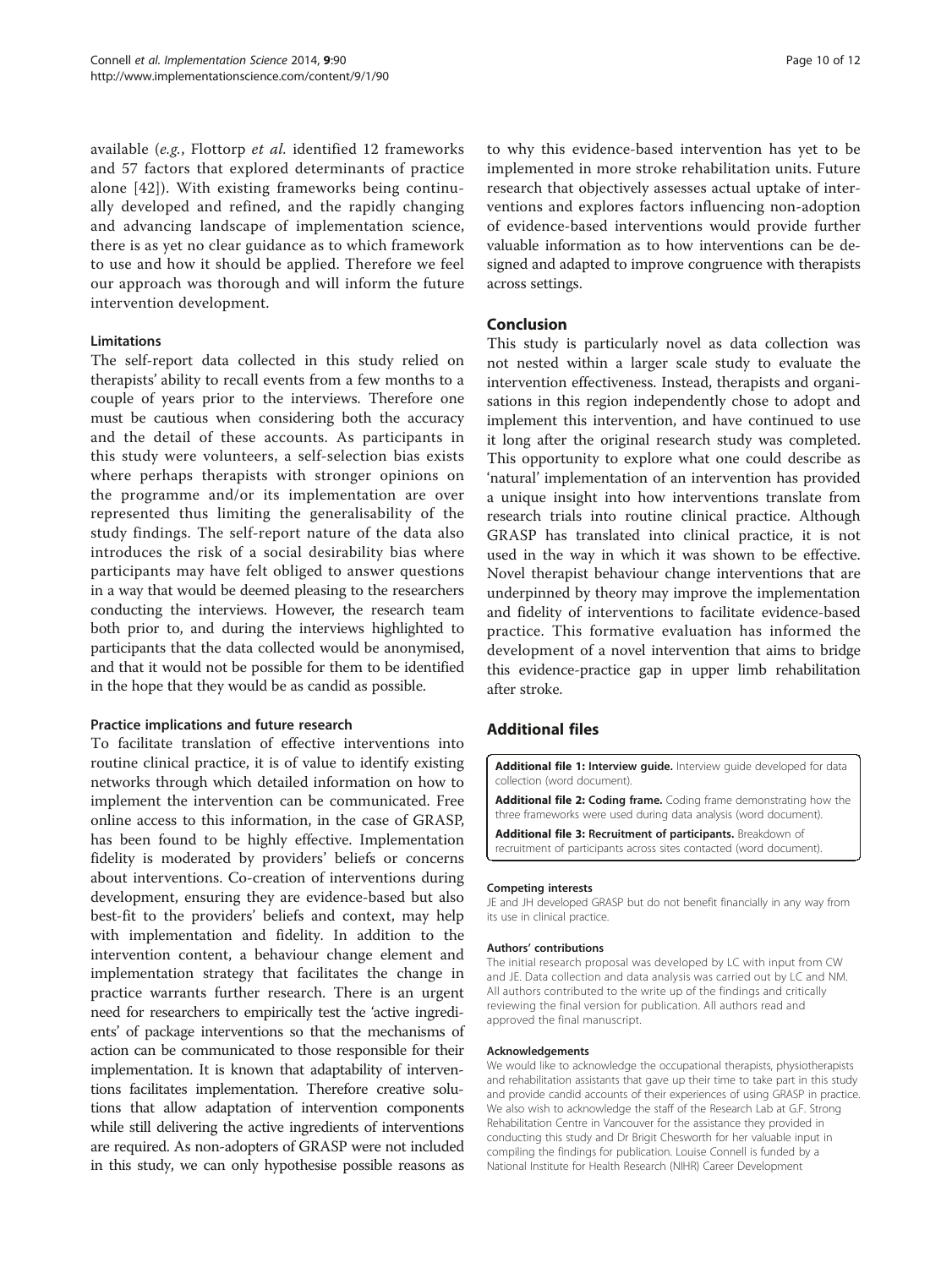<span id="page-10-0"></span>Fellowship. The views and opinions expressed by authors in this publication are those of the authors and do not necessarily reflect those of the NHS or the NIHR.

#### Author details

<sup>1</sup>Clinical Practice Research Unit, School of Health, University of Central Lancashire, Preston PR1 2HE, UK. <sup>2</sup>School of Rehabilitation Science, McMaster University, 1400 Main Street West, Hamilton, Ontario L8S 1C7, Canada. <sup>3</sup>Department of Physical Therapy, University of British Columbia, 212-2177 Wesbrook Mall, Vancouver V6T 1Z3British Columbia, Canada.

#### Received: 20 December 2013 Accepted: 27 June 2014 Published: 12 August 2014

#### References

- 1. Van Peppen RPS, Kwakkel G, Wood-Dauphinee S, Hendriks HJM, Van der Wees PJ, Dekker J: The impact of physical therapy on functional outcomes after stroke: what's the evidence? Clin Rehabil 2004, 18:833–862.
- 2. van der Lee JH, Snels IAK, Beckerman H, Lankhorst GJ, Wagenaar RC, Bouter LM: Exercise therapy for arm function in stroke patients: a systematic review of randomized controlled trials. Clin Rehabil 2001, 15:20–31.
- 3. Langhorne P, Coupar F, Pollock A: Motor recovery after stroke: a systematic review. Lancet Neurol 2009, 8:741–754.
- 4. Veerbeek JM, van Wegen E, van Peppen R, van der Wees PJ, Hendriks E, Rietberg M, Kwakkel G: What is the evidence for physical therapy poststroke? a systematic review and meta-analysis. PLoS One 2014, 9: e87987.
- 5. Lang C, MacDonald J, Gnip C: Counting repetitions: an observational study of outpatient therapy for people with hemiparesis post-stroke. J Neurol Phys Ther 2007, 31:3–10.
- Lang C, MacDonald J, Reisman D, Boyd L, Kimberley T, Schindler-Ivens S, Hornby T, Ross S, Scheets P: Observation of amounts of movement practice provided during stroke rehabilitation. Arch Phys Med Rehabil 2009, 90:1692–1698.
- 7. Harris JE, Eng JJ, Miller WC, Dawson AS: A self-administered graded repetitive Arm supplementary program (GRASP) improves Arm function during inpatient stroke rehabilitation a multi-site randomized controlled trial. Stroke 2009, 40:2123–2128.
- 8. Lindsay MP, Gubitz G, Bayley M, Hill MD, Davies-Schinkel C, Singh S, Phillips S: Canadian Best Practice Recommendations for Stroke Care (Update 2010). On behalf of the Canadian Stroke Strategy Best Practices and Standards Writing Group. Ottawa, Ontario Canada: Canadian Stroke Network; 2010:109.
- 9. Sites that use GRASP. [\[http://neurorehab.med.ubc.ca/grasp-downloads-2/](http://neurorehab.med.ubc.ca/grasp-downloads-2/sites-that-use-grasp/) [sites-that-use-grasp/](http://neurorehab.med.ubc.ca/grasp-downloads-2/sites-that-use-grasp/)]
- 10. Connell LA, McMahon NE, Watkins CL, Eng JJ: Therapists' use of the Graded Repetitive Arm Supplementary Program (GRASP) intervention: a practice implementation survey study. Phys Ther 2014, 94:632–643.
- 11. Stetler CB, Legro MW, Wallace CM, Bowman C, Guihan M, Hagedorn H, Kimmel B, Sharp ND, Smith JL: The role of formative evaluation in implementation research and the QUERI experience. J Gen Intern Med 2006, 21(2):S1–S8.
- 12. Damschroder LJ, Aron DC, Keith RE, Kirsh SR, Alexander JA, Lowery JC: Fostering implementation of health services research findings into practice: a consolidated framework for advancing implementation science. Implement Sci 2009, 4:50.
- 13. May C, Finch T: Implementing, embedding, and integrating practices: an outline of normalization process theory. Sociology 2009, 43:535–554.
- 14. Hasson H, Blomberg S, Duner A: Fidelity and moderating factors in complex interventions: a case study of a continuum of care program for frail elderly people in health and social care. Implement Sci 2012, 7:23.
- 15. Fixsen D, Naoom S, Blase K, Friedman R, Wallace F: Implementation Research: A Synthesis of the Literature. Tampa, FL: University of South Florida, Louis de la Parte Florida Mental Health Institute, The National Implementation Research Network; 2005:17.
- 16. Hsieh HF, Shannon SE: Three approaches to qualitative content analysis. Qual Health Res 2005, 15:1277–1288.
- 17. McEvoy R, Ballini L, Maltoni S, O'Donnell CA, Mair FS, MacFarlane A: A qualitative systematic review of studies using the normalization process theory to research implementation processes. Implement Sci 2014, 9:2.
- 18. Carroll C, Patterson M, Wood S, Booth A, Rick J, Balain S: A conceptual framework for implementation fidelity. Implement Sci 2007, 2:40.
- 19. Hasson H: Systematic evaluation of implementation fidelity of complex interventions in health and social care. Implement Sci 2010, 5:67.
- 20. Connell LA, McMahon NE, Eng JJ, Watkins CL: Prescribing upper limb exercises after stroke: A survey of current UK therapy practice. J Rehab Med 2014, 46:212–218.
- 21. McCluskey A, Vratsistas-Curto A, Schurr K: Barriers and enablers to implementing multiple stroke guideline recommendations: a qualitative study. BMC Health Serv Res 2013, 13:323-333.
- 22. Dannapfel P, Peolsson A, Nilsen P: What supports physiotherapists' use of research in clinical practice? A qualitative study in Sweden. Implement Sci 2013, 8:31.
- 23. Gabbay J, le May A: Evidence based guidelines or collectively constructed 'mindlines?' - Ethnographic study of knowledge management in primary care. BMJ 2004, 329:1013–1016A.
- 24. McCormack B, Rycroft-Malone J, DeCorby K, Hutchinson A, Bucknall T, Kent B, Schultz A, Snelgrove-Clarke E, Stetler C, Titler M, Wallin L, Wilson V: A realist review of interventions and strategies to promote evidence-informed healthcare: a focus on change agency. Implement Sci 2013, 8:107.
- 25. Farley K, Hanbury A, Thompson C: Gathering opinion leader data for a tailored implementation intervention in secondary healthcare: a randomised trial. BMC Medical Res Methodol 2014, 14:38.
- 26. Harn B, Parisi D, Stoolmiller M: Balancing fidelity with flexibility and Fit: What do we really know about fidelity of implementation in schools?. Except Child 2013, 79:181–193.
- 27. Greenhalgh T, Robert G, Macfarlane F, Bate P, Kyriakidou O: Diffusion of innovations in service organizations: Systematic review and recommendations. Milbank Q 2004, 82:581–629.
- 28. Kollen BJ, Lennon S, Lyons B, Wheatley-Smith L, Scheper M, Buurke JH, Halfens J, Geurts AC, Kwakkel G: The effectiveness of the Bobath concept in stroke rehabilitation what is the evidence? Stroke 2009, 40:e89–e97.
- 29. Durlak JA: The importance of doing well in whatever you do: A commentary on the special section, 'Implementation research in early childhood education.'. Early Child Res Q 2010, 25:348–357.
- 30. Baker CN, Kupersmidt JB, Voegler-Lee ME, Arnold DH, Willoughby MT: Predicting teacher participation in a classroom-based, integrated preventive intervention for preschoolers. Early Child Res Q 2010, 25:270–283.
- 31. Leon N, Lewin S, Mathews C: Implementing a provider-initiated testing and counselling (PITC) intervention in Cape town, South Africa: a process evaluation using the normalisation process model. Implement Sci 2013, 8:97.
- 32. Lloyd A, Joseph-Williams N, Edwards A, Rix A, Elwyn G: Patchy 'coherence': using normalization process theory to evaluate a multi-faceted shared decision making implementation program (MAGIC). Implement Sci 2013, 8:102.
- 33. Arditi C, Rege-Walther M, Wyatt JC, Durieux P, Burnand B: Computer-generated reminders delivered on paper to healthcare professionals; effects on professional practice and health care outcomes. Cochrane Database Syst Rev 2012, 12:CD001175.
- 34. Giguere A, Legare F, Grimshaw J, Turcotte S, Fiander M, Grudniewicz A, Makosso-Kallyth S, Wolf FM, Farmer AP, Gagnon M-P: Printed educational materials: effects on professional practice and healthcare outcomes. Cochrane Database Syst Rev 2012, 10:CD004398.
- 35. Ivers N, Jamtvedt G, Flottorp S, Young JM, Odgaard-Jensen J, French SD, O'Brien MA, Johansen M, Grimshaw J, Oxman AD: Audit and feedback: effects on professional practice and healthcare outcomes. Cochrane Database Syst Rev 2012, 6:CD000259.
- 36. Forsetlund L, Bjorndal A, Rashidian A, Jamtvedt G, O'Brien MA, Wolf F, Davis D, Odgaard-Jensen J, Oxman AD: Continuing education meetings and workshops: effects on professional practice and health care outcomes. Cochrane Database Syst Rev 2009, 2:CD003030.
- 37. Ivers NM, Sales A, Colquhoun H, Michie S, Foy R, Francis JJ, Grimshaw JM: No more 'business as usual'with audit and feedback interventions: towards an agenda for a reinvigorated intervention. Implement Sci 2014, 9:14.
- 38. Clarke DJ, Godfrey M, Hawkins R, Sadler E, Harding G, Forster A, McKevitt C, Dickerson J, Farrin A: Implementing a training intervention to support caregivers after stroke: a process evaluation examining the initiation and embedding of programme change. Implement Sci 2013, 8:96.
- 39. Gherardi S: Practice-based theorizing on learning and knowing in organizations. Organization 2000, 7:211–223.
- 40. Damschroder LJ, Lowery JC: Evaluation of a large-scale weight management program using the consolidated framework for implementation research (CFIR). Implement Sci 2013, 8:51.